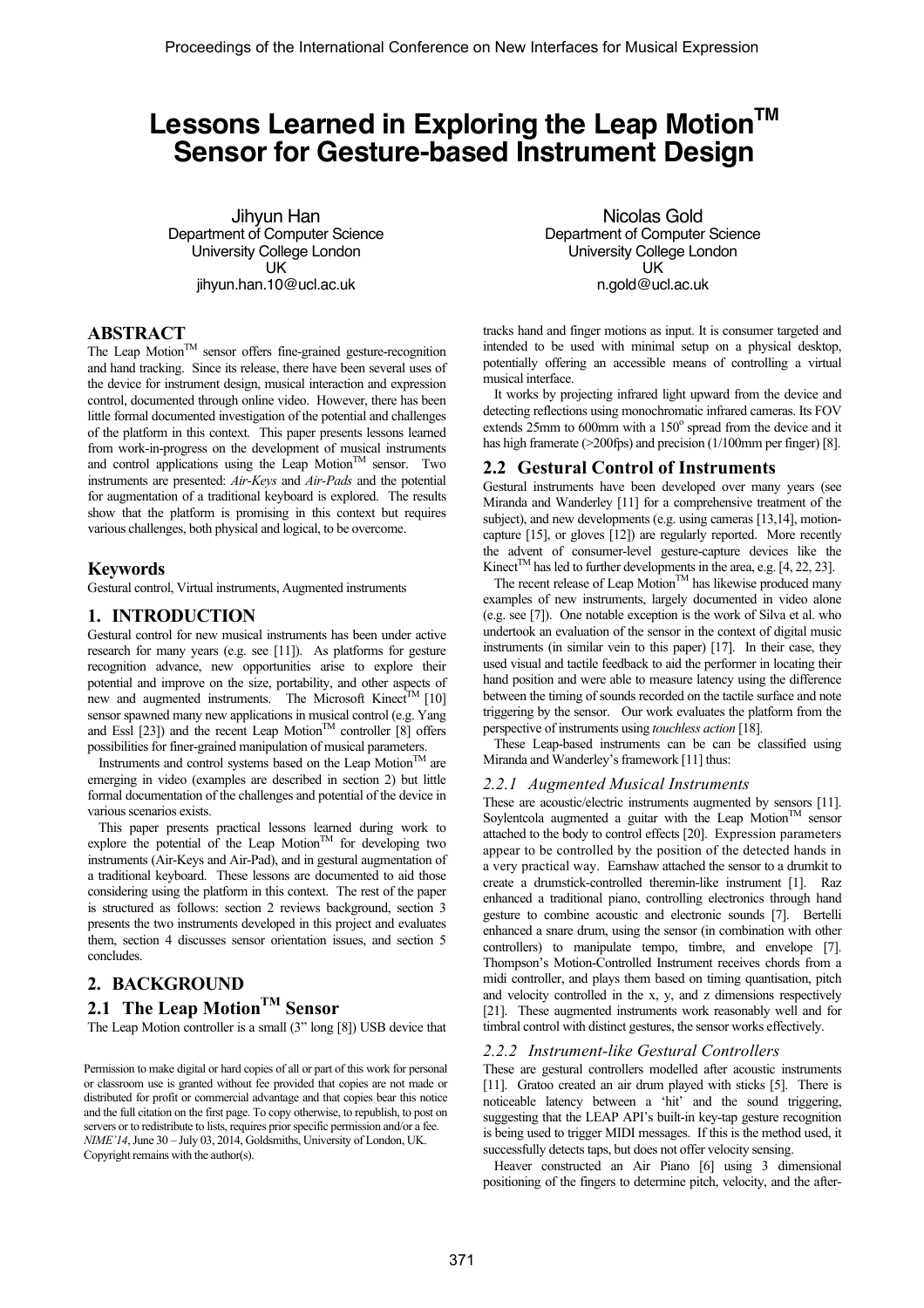touch of the notes. It appears to suffer from the sensor's difficulty (see later) in tracking fingers that are close together thus sometimes missing notes or falsely activating. Sensomusic (who created a PianoLeap instrument as well as a theremin-like instrument) [16] appears to have adopted a heuristic solution to recreate 'valid' chords, based on the number of detected fingers. The pitch and volume are controlled by the position of the hand. Pianoleap also seems to have a fail-safe design which restricts the available notes to a certain scale, and quantised timing of note activation. The sensor has also been used to create an Air Harp [19], which provides direct interaction with the virtual reconstruction, appearing very responsive and with simple note layout. It also provides selectable scales and expression controls.

#### *2.2.3 Alternate Controllers*

These are controllers that do not bear strong resemblance to existing instruments [11] (or in these cases, are often separate gestural interfaces used with other instruments or hands). Earnshaw created an expression controller used with a guitar where the movement of the headstock controls effect parameters [2]. Yehezkel uses the controller to perform dubstep [24] using the hand position to control effects, and Fujimoto uses it for beatboxing [3] using gestures to shape and trigger sounds. Voy and Sqeepo both control various aspects of their synthesised sound through gesture [7], in the latter case creating a particularly intuitive interface in the context of the musical genre. Silva et al. [17] present the Crystal Piano which combines Leap-based gesture recognition with a clear physical surface and visual feedback to guide the user. They observe similar issues to those found in our evaluation here in terms of occasional mis-tracking and lost fingers.

### **3. INSTRUMENTS**

#### **3.1 Air-Keys**

This section presents the Air-Keys and the Air-Pads we developed to explore the challenges involved in re-creating a traditional instrument using gestural technology. We examine key issues in turn.

#### *3.1.1 Recognition of key-presses and key-releases*

Recognising key presses is fundamental to the operation of the Air-Keys. The Leap Motion<sup>TM</sup> SDK's way of providing the user with tracking data is done through the 'onFrame' method. This is called on every frame and the manipulation of tracking data is performed inside the method.

Our first approach to detect key-presses used the SDK's built-in support for gesture recognition. The 'key-tap' gesture, where user instantly taps downward and recoils upward was used. While it was simple to make the program trigger the MIDI message on the keytap, the latency between the user's intention and the trigger was too high for instrumental use as the sensor needs to see the fingers recoil upwards to recognise it as a key-tap. From a MIDI perspective, a single gesture makes appropriately timed creation of note-on and note-off messages more difficult.

The next approach utilised the SDK's ability to track the physical characteristics of fingers. We hypothesised that when the user intends to press a key, the downward velocity of the fingers will be higher than when they move their hand for other reasons. We measure the downward velocity of the fingers in comparison to a threshold, and when it is exceeded, this triggers a note-on message. Likewise, upward velocity and note-off are calculated from upward finger velocities. The problem with this approach is that the methods are called on every frame so MIDI messages were being triggered for every consecutive frame where the fingers moved faster than a certain speed (thus a de-bounce was required).

Using the SDK's ability to refer to the previous frame, the positions of those fingers present in the current frame are compared on the y-axis with those in the previous frame. If a finger was positioned higher than a set threshold in the previous frame, but is currently lower than the threshold, the program triggers the note-on message and vice versa for note-off messages. This creates an imaginary horizontal 'trigger-plane' which makes a sound when fingers pass it.

#### *3.1.2 Recreating the Keyboard Layout*

We model the layout of the keyboard through a single class holding information for the positions of the different keys (measured in millimetres). Keys are instantiated from note 41 (F2) to 79 (G5) with note 60 (C5) as the middle. Keys are initially 2 cm wide but key spacing can be dynamically changed.

When the condition for a message trigger is successful, i.e. a finger moves past the vertical threshold, the x-axis value of the position of the finger is used to determine which key has been pressed.

#### *3.1.3 Calculation of Note Velocity*

Note velocity is somewhat unintuitive in an air keyboard since there is no physical feedback in relation to the striking force on the 'key'.

To create velocity sensitivity a direct mapping is made between the speed of the finger and the velocity of the note. When the note trigger condition succeeds, as the x position of the finger is identified, the speed of the finger at the moment of trigger is calculated between 0cm/s to 300cm/s and converted to a MIDI velocity value.

This solution lets the player control the loudness of the sound by hitting the notes at higher speed, akin to hitting the keys hard.

#### *3.1.4 Hardware-Related Characteristics*

The characteristics of the Leap Motion<sup>TM</sup> device also affect the performance of the instrument.

Consider a case where a finger has 'pressed' the key at C4. A noteon message for C4 is sent. If, while depressed below the threshold, the finger is moved horizontally and then lifted at a different note, for example, D4, the note initially triggered will still be playing and a meaningless note-off message will be sent to D4. This problem requires the instantiation of a hand model to track finger IDs and map their correspondence to notes. Fingers are added to the map as soon as notes are triggered and are removed as the finger leaves the touch zone. When they are removed, a note-off message is sent for the appropriate note number.

Consider another case where a finger is depressed at C4, but gets 'lost', i.e. disappears in the sensor's field of view after the note-on message was sent. Once the tracking is lost for a finger, the sensor has no way of regaining the ID of the lost finger and gives a new ID to the finger when it reappears in the field. This causes two problems: the note that was pressed by the lost finger is stuck on and has no way of turning off, and the map entry for the lost finger has no way of being removed. Overcoming this requires a frame-by-frame verification of the map to the currently detected fingers, and where fingers in the map are no longer detected, a note-off message is sent to the appropriate note and the map entry removed.

Finally, the sensor's high sensitivity (beneficial in many situations) can allow false detection of near-stationary fingers when they are close to the note-triggering plane. Addressing this simply requires a minimum-speed threshold to be exceeded (currently 1cm/s).

## **3.2 Air-Pads**

We applied the same base mechanism and algorithm to recreate a 4x2 button array drum-pad. We decided to loosen the concept of fine-grain control and make each pad (key) comparably larger than the Air Keys trigger zones. Each pad triggers different note values responsible for kick drum, snare, closed hi-hat, and so on.

The implementation of the Pad Layout is a further modification of the aforementioned Keyboard Layout. Instead of only considering the x axis as the division of keys, we took the z axis into account to separate each pad. The controller class passes both x and z values to the pad layout class on each successful trigger. Each pad is 10cm x 10cm and they are laid out in 2 rows, each containing 4 pads.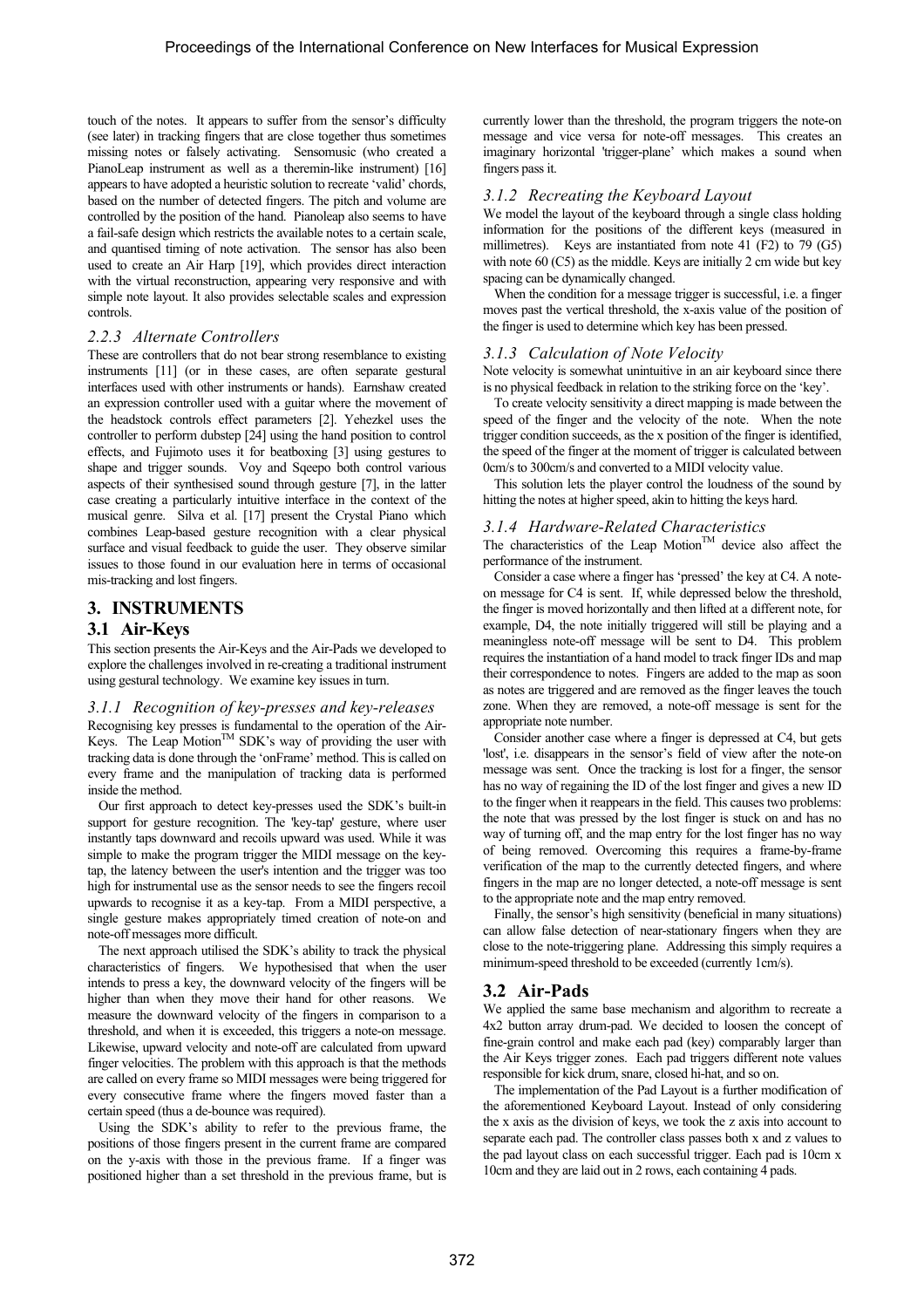## **3.3 Evaluation and Discussion**

The prototype of the Air-Keys and the Air-Pads were then evaluated by the first author in a semi-structured way. For the Air-Keys, The Celebrated Chop Waltz (informally known as the chopstick song) was played to evaluate the practicality of the keys for melodic use. Basic triad chords of Pachelbel's Canon in C were played for the chordal evaluation. Furthermore, a simple drum pattern was played to evaluate the practicality of the drum pads. Each trial was undertaken twice: before practice and after ten minutes of practice. Table 1 shows the observations made.

**Table 1: Observations of instrument playability** 

| Criterion    | Observations                                                                                              |
|--------------|-----------------------------------------------------------------------------------------------------------|
| Sense of key | Once a sense of the position of middle C was                                                              |
| positioning  | established, running from C to G was not very                                                             |
| (prior<br>to | difficult (5/10 trials error-free). When attempting to                                                    |
| melodic and  | play stepwise from middle C to the C an octave                                                            |
| chordal      | above, passing the thumb under the hand to play                                                           |
| evaluation)  | above G (i.e. shifting the thumb to land on F to play                                                     |
|              | F to C fluently with 5 fingers) was not recognized at                                                     |
|              | all $(0/10)$ trials error-free). As the keys are not                                                      |
|              | physical, it was difficult to get the sense of height                                                     |
|              | (threshold). One has to strike down the keys in a                                                         |
|              | wide vertical angle to ensure the threshold is passed.                                                    |
| Melodic      | In the initial trial, there was a lot of confusion in                                                     |
| performance  | where the keys were, and how high they were. Key                                                          |
|              | spacing is not easily predictable (e.g. E to C) thus                                                      |
|              | non-stepwise jumps can be hard to play (an average<br>of two to four consecutive mistakes after most non- |
|              | stepwise jumps). After ten minutes of practice one's                                                      |
|              | sense of the keyboard layout was improved (an                                                             |
|              | average of two mis-locations per phrase containing                                                        |
|              | approximately eight non-stepwise jumps) and after                                                         |
|              | getting used to the threshold height, the velocity of                                                     |
|              | the notes was more easily controllable (increased                                                         |
|              | control after practice corresponds to the reported                                                        |
|              | experience of Bertelli [7]). Flatter hand shapes                                                          |
|              | performed better.                                                                                         |
| Chordal      | As with the melodic performance, the initial sense of                                                     |
|              |                                                                                                           |
| performance  | key layout was poor (finding note locations took                                                          |
|              | three to eight attempts and triad shapes took five to                                                     |
|              | ten attempts). The piece used (Pachelbel's Canon)                                                         |
|              | involved a lot of non-stepwise movement, and was                                                          |
|              | thus far more difficult than the melodic performance.                                                     |
|              | It was harder to get the device to recognize the                                                          |
|              | fingers as they were close together. After ten                                                            |
|              | minutes of practice, in contrast to the melodic                                                           |
|              | performance, hand-finger shape remained stationary                                                        |
|              | while the arm and the wrist moved to press a typical                                                      |
|              | triad chord. Once familiar with the recognized hand                                                       |
|              | shape and the width of keys, it was easier than the                                                       |
|              | initial attempt (two to five attempts for location, with                                                  |
|              | triads taking three to five attempts). However, in a                                                      |
|              | realistic situation, the hands and fingers do not stay                                                    |
|              | stationary nor are they flat, thus it was less practical                                                  |
|              | with triad chords. Expression control of chords                                                           |
|              | forward/backward movement was<br>using<br>quite<br>playable.                                              |
|              | Once the chord was found, only three                                                                      |
|              | fingers were lost from tracking in twenty trials of ten<br>seconds.                                       |
| Drum<br>pad  | Adjusting to the buttons was significantly easier than                                                    |
| performance  | the Air Keys, even at the initial attempt (average of                                                     |
|              | two errors per bar). Trigger threshold confusion was                                                      |
|              | less of a concern, as a typical pad performance                                                           |
|              | involved wider vertical swings at the pad. After ten<br>minutes of practice, a simple drum pattern and    |

| variations were easily and fluently performable      |
|------------------------------------------------------|
| (maximum two errors per bar). The larger pad area    |
| improved the calibration and practicality of the     |
| instrument, however, when a finger was struck        |
| down to activate a pad, we occasionally observed the |
| nearby fingers mistakenly activating the same pad.   |

## **4. ORIENTATION**

Our final investigation involved placing the sensor at various angles to the table to investigate its potential in non desk-bound situations.

The Leap Motion<sup>TM</sup> sensor is designed to be used on a desk facing upward with the hands held over it. Object 3D realisation is undertaken through projection from the device upwards, so vertically-oriented objects are sometimes not correctly recognised. Due to its reliance on reflected infrared, objects such as transparent pens are also not very well seen by the device.

Despite the sensor's intended desk-based usage, there are examples of its use mounted on the body of guitars (e.g. [20]) and the potential for alternative orientations was explored here, with a view to augmenting traditional keyboard instruments (motivated by the work of McPherson et al. [9] but without requiring custom electronics and thus in similar vein to Yang and Essl [23]). Table 2 reports the observations made during informal evaluation.

#### **Table 2: Observations of orientation on sensor performance.**

| Orientation                                                      | <i><b>Observations</b></i>                                                                                                                                                                                                                                                                                                                                                                                                                                 |
|------------------------------------------------------------------|------------------------------------------------------------------------------------------------------------------------------------------------------------------------------------------------------------------------------------------------------------------------------------------------------------------------------------------------------------------------------------------------------------------------------------------------------------|
| Upright (see<br>Fig. $1(a)$ )                                    | This orientation works the most fluently but when a<br>hand and fingers are positioned as for piano<br>performance, the<br>fingers<br>sometimes<br>are<br>not<br>recognised properly as the fingers point downwards<br>and are too close together (an average separation of<br>about 5mm is needed). Fingers remain tracked<br>when stationary or with slow bending.                                                                                       |
| Rotated<br>90<br>degrees<br>about y axis<br>(see<br>Fig.<br>1(b) | Fingers are not fluently recognised, with detection<br>briefly failing on average three times a second with a<br>stationary hand. Palms are recognised but appear to<br>change direction frequently and disappear about<br>40cm above the device. 'Pointables', such as a<br>pencil, are recognised until they are completely<br>parallel to the x axis (mirroring the situation with the<br>y-axis when the device is in its normal orientation.          |
| held<br>Sensor<br>upside-down<br>above<br>the<br>hands           | Hands and fingers are not recognised unless a plane<br>of solid material is placed above the sensor to block<br>overhead lighting (or room lighting is switched off)<br>in which case the sensor works close to normally but<br>with inverted axes (about two finger mis-tracks<br>every five seconds with a stationary hand).                                                                                                                             |
| Sensor<br>placed on its<br>side (see Fig.<br>$1(c)$ and $(d)$ )  | Vertical ( <i>i.e.</i> in the direction of projection) modelling<br>is weak. As the device is projecting the infrared<br>horizontally towards the user, the fingers are not<br>correctly recognised if they are placed flat on the<br>table. Fingers are barely recognised even if upright<br>(perhaps because of early reflection of the infrared<br>light from the table surface since the sensor performs<br>better when placed on the edge of a table) |
| Sensor at an<br>angle<br>(see<br>Fig. $1(e)$ ).                  | Works as normal but pianistic hand shapes can still<br>be hard to detect. Around five mis-tracks of the<br>fingers and two of palms every ten seconds.                                                                                                                                                                                                                                                                                                     |

We also experimented by placing the sensor at the back of a MIDI keyboard to control various timbral parameters based on sliding the hand back and forth on the keys while holding down a chord. Whilst there was some success in this, the other keys and potentiometers occluded the sensor's view of the hands and thus further work will be needed to determine the best placement and heuristics required.